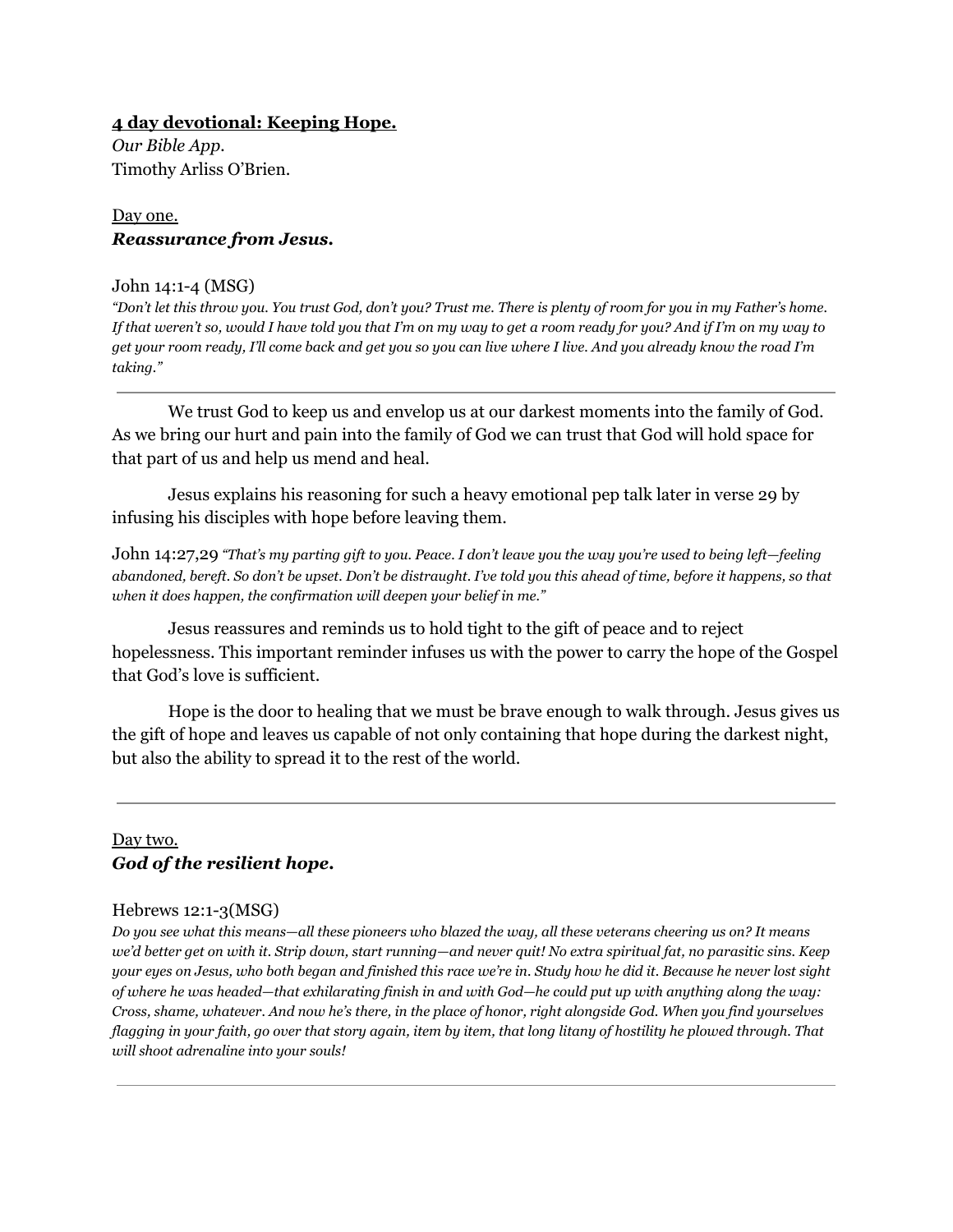The largest part of keeping and cultivating hope is to not give up and give in to despair. So often setbacks and frustrations extinguish our hope and kill our joy. Listening to stories and testimonies in community of perseverance and faith. These stories connect to a part of us that has also felt hopeless and lackluster in passion, and resonates that there is hope for us too.

\*\*\*

*Hebrew 12:14-17 Work at getting along with each other and with God. Otherwise you'll never get so much as a glimpse of God. Make sure no one gets left out of God's generosity. Keep a sharp eye out for weeds of bitter discontent. A thistle or two gone to seed can ruin a whole garden in no time.*

As we cultivate hope we can so often forget to offer it to others. Our insight and wisdom that *knows* there is hope for all wants to be shared with the world. Don't forget others are looking for hope too! Look for places to plant those seed of hope in the coming week, and then you may start noticing more hope in your life too.

# Day three. *Hope for everybody.*

## Philippians 2:1-4(MSG)

*If you've gotten anything at all out of following Christ, if his love has made any difference in your life, if being in a community of the Spirit means anything to you, if you have a heart, if you care— then do me a favor: Agree with each other, love each other, be deep-spirited friends. Don't push your way to the front; don't sweet-talk your way to the top. Put yourself aside, and help others get ahead. Don't be obsessed with getting your own advantage. Forget yourselves long enough to lend a helping hand.*

When hopelessness sets in we so often find ourselves embittered. Desperate for that sense of peace we so often forget about the plight of others and our roles as hope messengers. As we notice hope and spread the word among our communities it catches on and soon everyone is experiencing an uplifting. With a strong positive outlook on the future, the community can build itself up and support others.

\*\*\*

*Philippians 2:14-16 Do everything readily and cheerfully—no bickering, no second-guessing allowed! Go out into the world uncorrupted, a breath of fresh air in this squalid and polluted society. Provide people with a glimpse of good living and of the living God. Carry the light-giving Message into the night so I'll have good cause to be proud of you on the day that Christ returns. You'll be living proof that I didn't go to all this work for nothing.*

We can create the hope that the world so desperately need to see. We must slow ourselves down long enough to envision it and plant the seed. Envisioning and spreading the hope of God is one of the most important jobs of the church body and must be taken seriously by every member. Look for hope today, in everyone.

Day four. *Unending Hope*